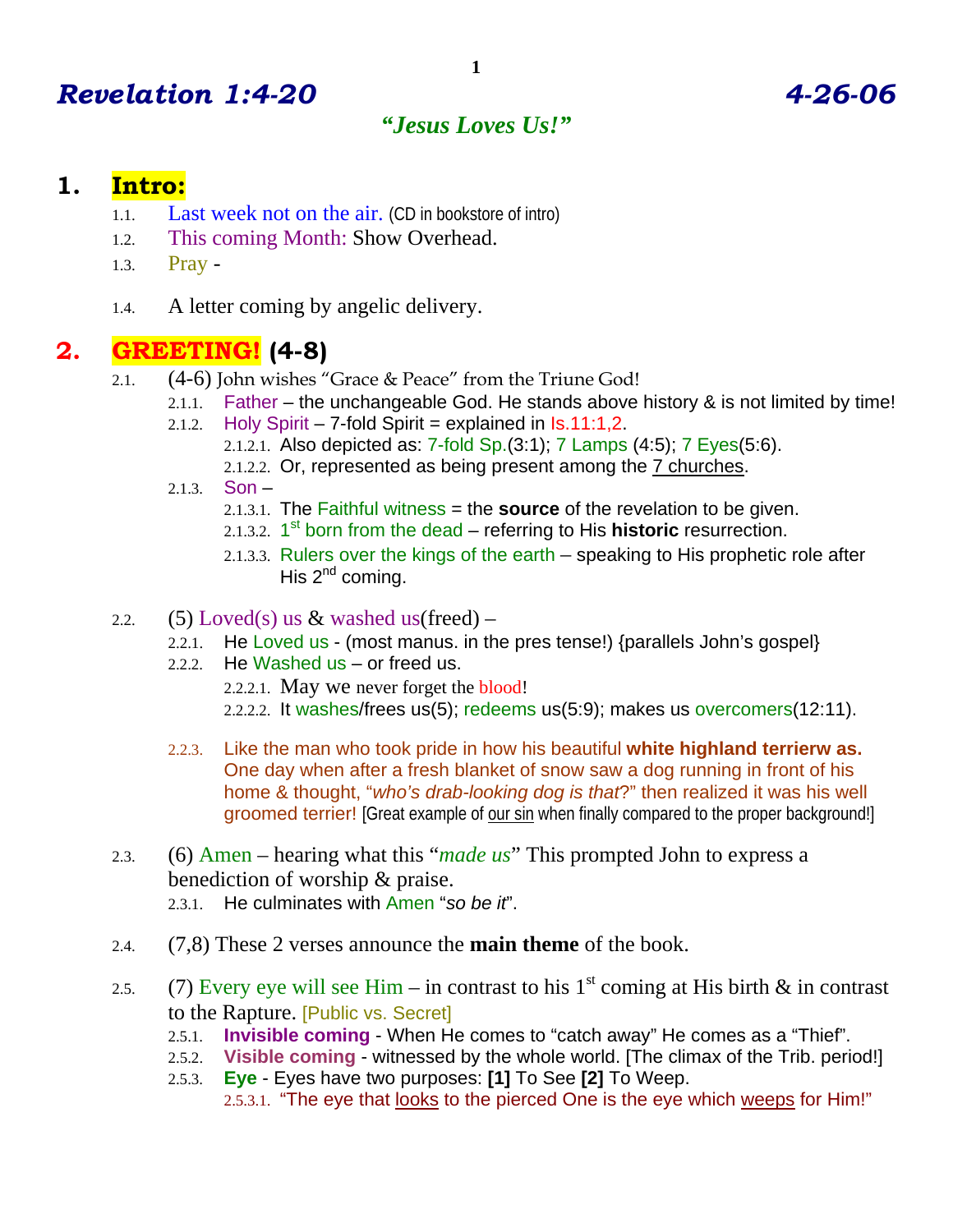- 2.6. Even those who pierced Him Though the **literal executioners** & **rejecters** are now dead & won't be res until after the Millennium, the godly remnant of Israel "*will look on the One who they have pierced*."(Zech.12:10)
- 2.7. (8) Alpha & Omega God who is at the **beginning** of all things, is also at their **end**.
- 2.8. Who is  $\&$  was  $\&$  is to come The Eternal God, unlimited by time! 2.8.1. He is not the Great "*I Was*!"
- 2.9. Almighty A key name for God in Rev. (9 x's).

### **3. PATMOS! (9)**

#### 3.1. **Return Address…Patmos!**

- 3.2. Tribulation There was already persecution taking place (95ad)
	- 3.2.1. Nero started it in 64ad. Son after Peter & Paul were killed.
	- 3.2.2. Rome was beginning to exalt the emperor as a semidivine being. 3.2.2.1. The Christian faith was already illegal.
	- 3.2.3. It was the emperor Domitian who banished John there as a **punishment** for his "seditious/rebellious" preaching in Ephesus (*where he pastored*), & as a **quarantine** to inhibit the further spread of the gospel.<sup>1</sup>
- 3.3. Patmos A small crescent shaped little Island of Greece(in-between Athens & Turkey). A rocky island 10 m. long  $& 6$  m. wide, in the Aegean Sea. [pop. 2600 in 1995]
	- 3.3.1. Note John mentions "*Sea*" 25 x's! (surrounded by)
	- 3.3.2. Rome had a **penal camp** there where the prisoners labored in the mines.
	- 3.3.3. It was **here** in this isolated spot that John **received the visions** that make up Revelation.<sup>2</sup>
- 3.4. Imagine how **lonely** that must have been for him.
	- 3.4.1. Cut off from his church(pastor of Eph.) Looking out across the blue bars of his prison to the distant mountains of Asia Minor, wising he was home.
	- 3.4.2. Maybe you're experiencing a Patmos exile of your own?
		- 3.4.2.1. Unemployment; Divorce; A Terminal Illness; Rejection; feel cut off, perhaps even from God?

# **4. THE CHURCHES! (10-11)**

- 4.1. (10) It's been 60 yrs. since John's heard Jesus voice Now he hears it "as a trumpet" (also in 4:1).
	- 4.1.1. Trumpets are important in Revelation.
	- 4.1.2. The Jews used Trumpets to: gather an assembly; announce war; & to proclaim special days. [i.e. **gather** saints at Rapture, **gather** Israel at His coming; **announce war** on the world]
- 4.2. "In the Spirit" Frankly a mystery.
	- 4.2.1. Robert Mounce, "As **paganism** had set aside a day on which to honor their emperor, so also **Christians** chose the 1<sup>st</sup> day of the week to honor Christ."

 $\overline{a}$ 

<sup>1</sup> Chuck Swindoll; pg.4

<sup>2</sup> Warren Wiersbe; NT Outlines.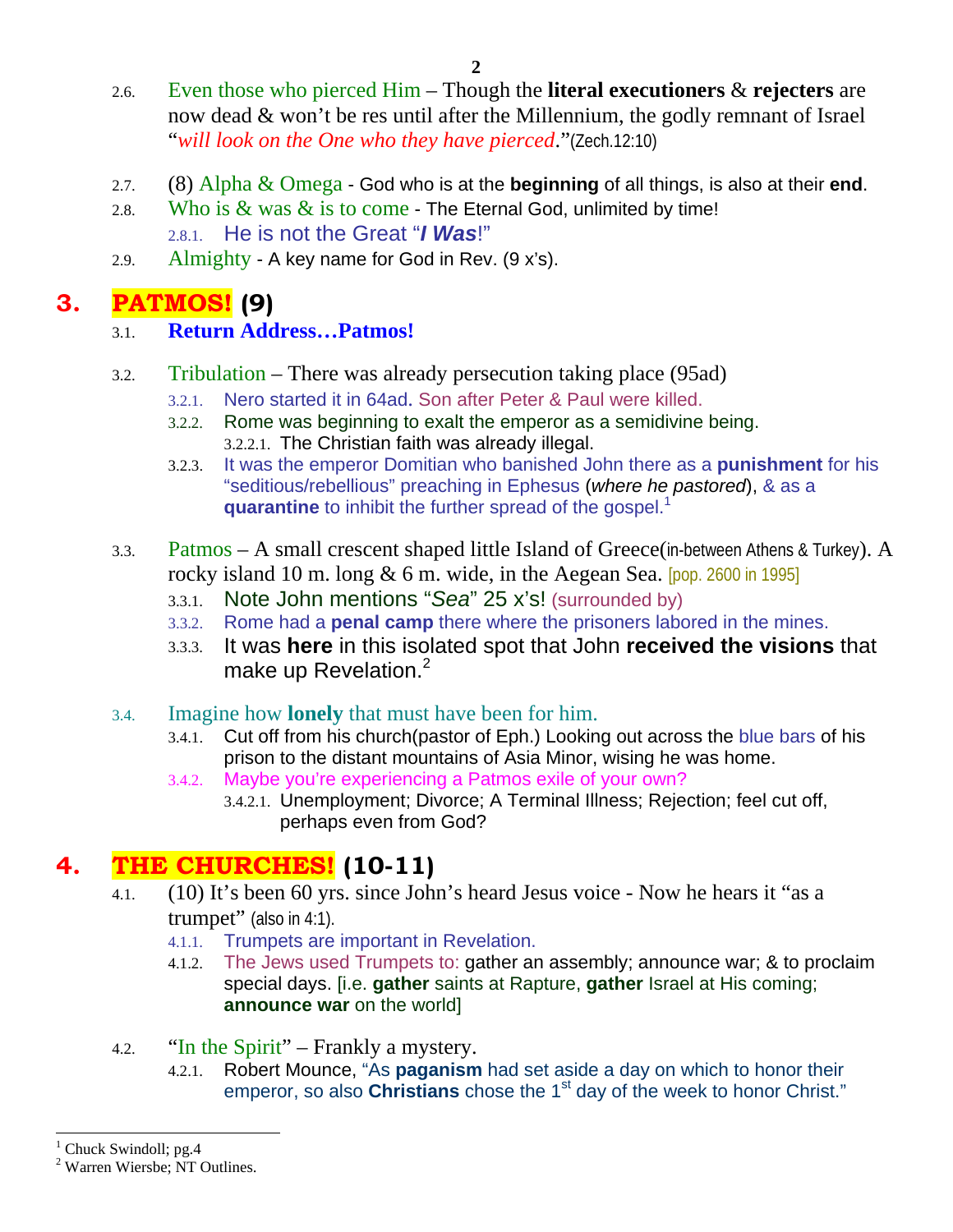- 4.3. Yet, every Christian lives in **2 locations**!
	- 4.3.1. John was in Patmos & in the Spirit. [a human environment, & a heavenly one]
	- 4.3.2. A Christian was asked if he was you going to heaven. To which he replied, "I live there"! Was he right? Well, a workman had a little store in which he cobbled shoes. He also had an apartment upstairs over his shop. Someone asked him about his situation. "I work down here," he said, "but I live up there!" - That's it!!! $3$
- 4.4. 7 churches these are mentioned in geographical order, on Asia Minor(Turkey), in which mail would have been delivered. [clockwise] 4.4.1. John just became *Postmaster General* of *Patmos*! (Swindoll)

# **5. PORTAIT OF CHRIST! (12-18)**

- 5.1.  $(12)$  Explain lampstand vs. 20. 5.1.1. Not *Candlesticks* (KJV) – Show Menorah (It held oil & wick not wax candle)
- 5.2. (13) In the midst of the 7 lampstands. [Shamash, "Servant"]
	- 5.2.1. In the middle of the lampstand stands "*The Light of the church*", Jesus Christ arrayed in splendor & glory!
- 5.3. No matter how **weak** the church seems, how **flawed** or **unfaithful**, always remember that Christ stands in the center!
	- 5.3.1. Mt.16:18 "…I will build My church, and the gates of Hades shall not prevail against it."
	- 5.3.2. We can depend on Him to keep that promise.
	- 5.3.3. As **Christians** we believe that, but do we also believe it as **individual members** of His church?
		- 5.3.3.1. Do you allow Him to be the center of your life?
		- 5.3.3.2. Where is he in your heart? Left of center? Extreme right? Center?
- 5.4. (13-16) Like & as *Simile*: a figure of speech that draws a comparison between two different things. (i.e. *as white as a sheet*!)
	- 5.4.1. Compare to **Daniels** vision Dan.7:9,10.
	- 5.4.2. We have very little knowledge of what Jesus looked like while hear on earth: **[1]** Beard/Is.50:6 **[2]** Nothing esp. attractive about Him(Is.53:2) **[3]** Though children liked Him.
- 5.5. (13) Garments Those of a Judge or King! {One w/honor & authority}
- 5.6. (14) White hair Symbolizes His Externality "the ancient of days".
	- 5.6.1. "The glory of young men is their strength, And the splendor of old men is their gray head." Prov.20:29
- 5.7. (14b) Eyes Seeing all, enabling Him to Judge righteously!
	- 5.7.1. Talk about having piercing eyes!
	- 5.7.2. **Fire** burns & bores its way into the heart of the toughest timber & can even melt the strongest steel.
	- 5.7.3. Your true character is transparent to His eyes!
	- 5.7.4. Could this be tied to 1 Cor.3:13? That fire that will consume the believer's human works of wood, hay, or stubble?

<sup>-</sup><sup>3</sup> John Phillips; Exploring Revelation; pg.25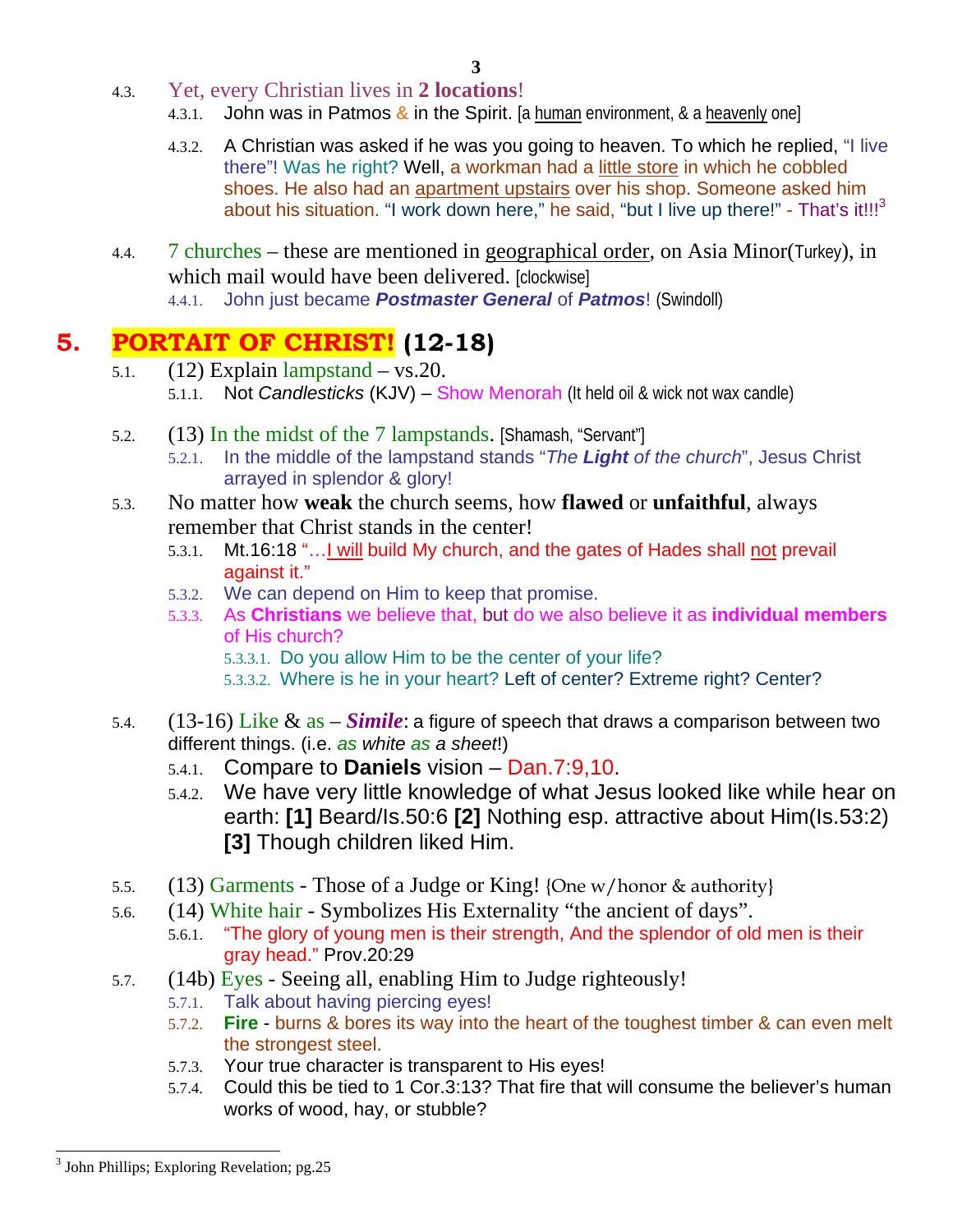- 5.8. (15) Feet of fine brass Also suggests judgment.
	- 5.8.1. Fine = Highly rubbed & polished!
	- 5.8.2. The **Brazen**(*brass*) **altar** was the place where the fire consumed the sin offering.
	- 5.8.3. He came to judge: **[1]** The Church **[2]** The world system.
	- 5.8.4. "The serpents fangs once fastened on those feet. Now the red-hot brass will trample on His serpents head."
- 5.9. (15b) Voice The sound of many waters.
	- 5.9.1. Q: Imagine arguing w/Niagara Falls?
		- 5.9.1.1. 12 mill. cubic feet of water roaring down each minute.
	- 5.9.2. His voice will drown out all who try to **talk back**, or offer **excuses** to Him.
- 5.10. (16) Sword The living word of God.
	- 5.10.1. Eph.6:17 "… and the sword of the Spirit, which is **the word of God**."
	- 5.10.2. He fights His enemy w/**His Word**.
	- 5.10.3. Has time dulled His sword? No way! Will man made religions blunt it? Not a chance!
- 5.11. Countenance Reminds us of His transfiguration.
	- 5.11.1. Mt.17:2 "and He was transfigured before them. His face shone like the sun, and His clothes became as white as the light."
	- 5.11.2. Was like the sun "But to you who fear My name **The Sun of Righteousness** shall arise With healing in His wings." Mal. 4:2
	- 5.11.3. Reminds us of "the unapproachable Light", & the ancient Israelites at Sinai.
	- 5.11.4. Wow, just a little of God's glory causes one to fall on their face... Ezek.1:28 "Like the appearance of a rainbow in a cloud on a rainy day, so *was* the appearance of the brightness all around it. This *was* the appearance of the likeness of the glory of the LORD. So when I saw *it,* **I fell on my face**, and I heard a voice of One speaking."
- 5.12. (17) John in the upper room leaned on Jesus chest(13:23); but when he saw the **glorified Christ**, he fell at his feet as a dead man.
	- 5.12.1. What a great contrition of our heart, for us all to fall at His feet & ask for this Revelation to give meaning to us.
- 5.13. When **Daniel** & **John** received God's revelations of the future, both fell down as dead men.
	- 5.13.1. Dan.10:5-9 "And I, Daniel, alone saw the vision, for the men who were with me did not see the vision; but a great terror fell upon them, so that they fled to hide themselves. Therefore I was left alone when I saw this great vision, and no strength remained in me; for my vigor was turned to frailty in me, and I retained no strength. Yet I heard the sound of his words; and while I heard the sound of his words I was in a deep sleep on my face, **with my face to the ground**."
	- 5.13.2. A vision of the exalted Christ can only produce **awe** & **fear**! 5.13.2.1.This is when you can't scream, can't move, your strength is zapped, your knees buckle & you drop.
	- 5.13.3. 2 Cor. 5:16 "Even though we have known Christ according to the **flesh**, yet now we know Him thus **no longer**."
	- 5.13.4. We must approach this book as **Wondrous** & **Worshipers**!